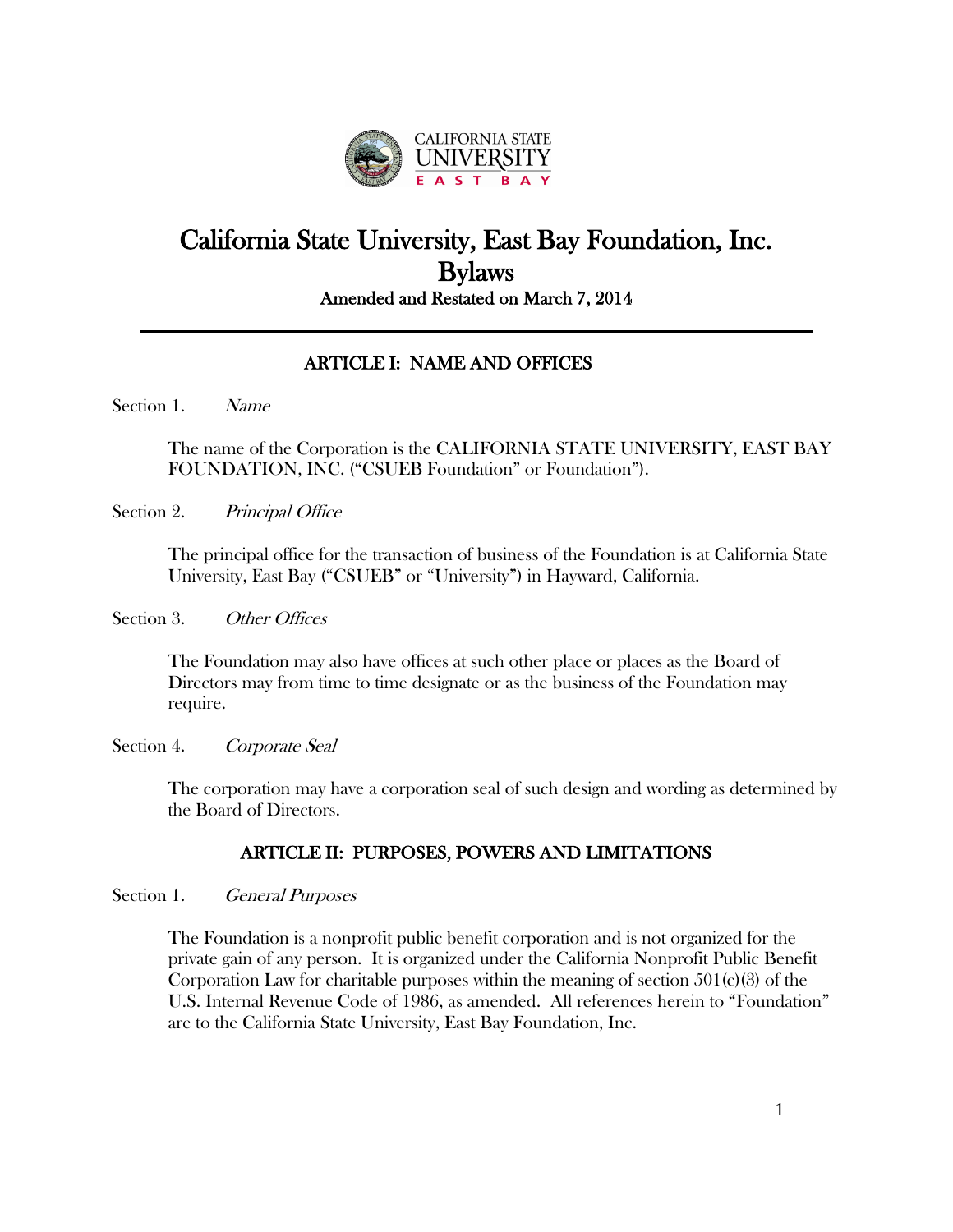# Section 2. Specific Purposes

The Foundation is formed for the following specific purposes:

- (a) To promote and assist the educational services, development, maintenance and operation of California State University, East Bay, or such institution as shall succeed to the properties and functions of said University, and to apply the funds and properties coming into its hands toward furthering the educational services, development, maintenance and operation of said University;
- (b) To engage in or support projects of research or educational development and to assist financially any such projects; and
- (c) To own, operate or provide primarily for the convenience of faculty, students and employees, the operation on or near the campus of said University of one or more cafeterias, restaurants, fountains, canteens, vending machines, bookstores, concessions for University events, and supply and service stores and to sell food, confectionery, and beverages and all kinds of merchandise and services necessary to carry out the purposes of the corporation.

# Section 3. Powers

The Corporation shall have such powers as are now or may hereafter be granted by the laws governing auxiliary organizations of the California State University and by the Nonprofit Corporation Law of the State of California, except as limited by the provisions of its Articles of Incorporation or these Bylaws. Without limiting the generality of the foregoing, the Board of Directors shall have the following powers, namely:

- (a) To appoint and remove officers, agents, employees, and members of special committees; to fix the duties and compensation of the persons so appointed; and to require such security for the faithful performance of their duties as may be deemed advisable;
- (b) To oversee the business of the Foundation in accordance with, and to make such rules and regulations for the Foundation as are not inconsistent with, its Articles of Incorporation, these Bylaws, and the laws of the State of California including, specifically, the Corporation Code, the Education Code, and the Code of Regulations, Title 5;
- (c) To incur such indebtedness as may be deemed by it necessary for the conduct of the business of the Foundation; and
- (d) To oversee all officers, agents, and employees of the Foundation, and to see that their respective duties are properly performed and duly compensated.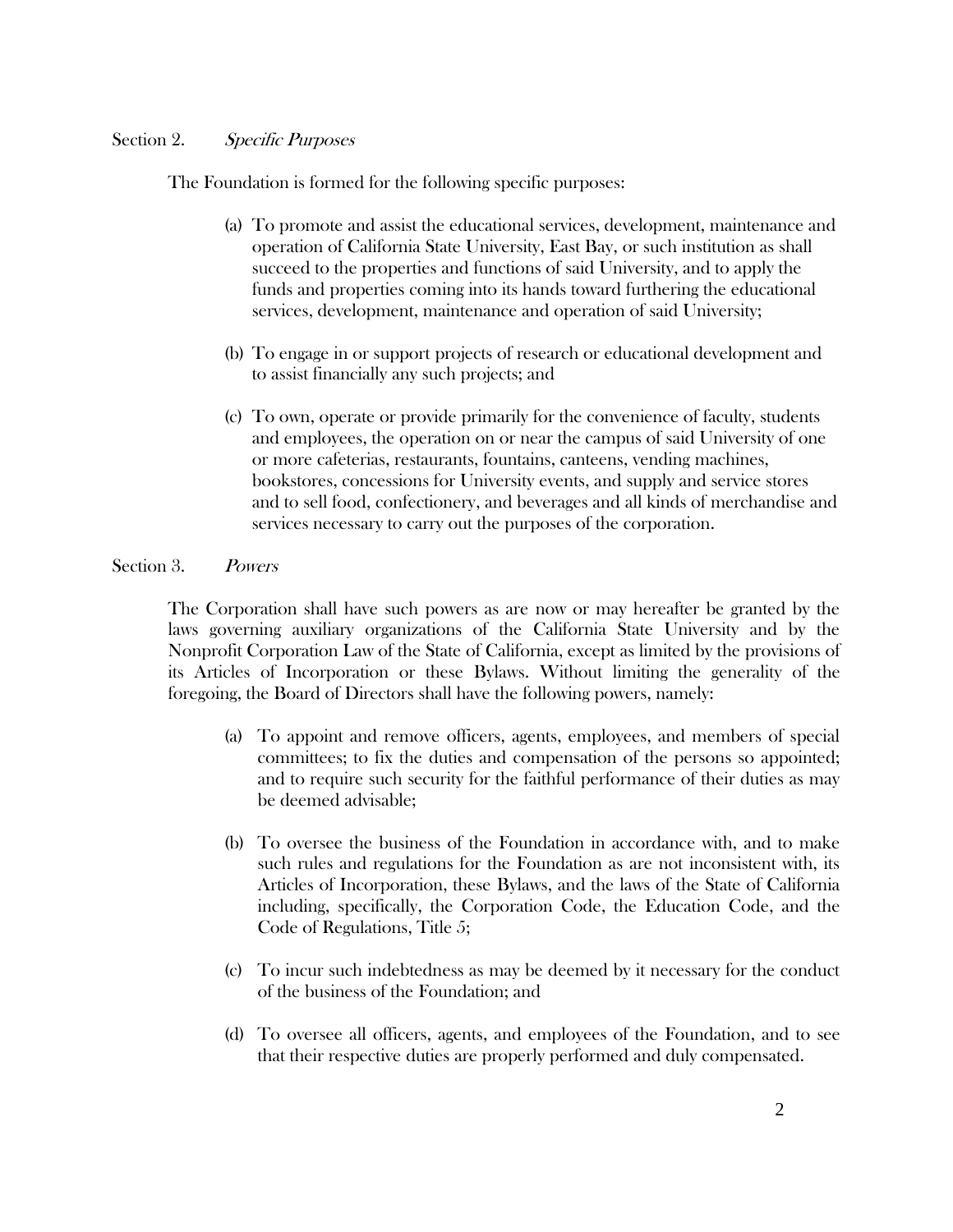#### ARTICLE III: MEMBERSHIP

In accordance with Section 5310 of the California Nonprofit Public Benefit Corporation Law, the corporation shall have no members within the meaning of Section 5056 of that law. All action which would otherwise require approval by a majority of all members or approval by members shall require only approval of the Board of Directors. All rights, which would otherwise vest in members, shall vest in the directors.

# ARTICLE IV: BOARD OF DIRECTORS

#### Section 1. Number and Composition

- (A) Membership The management of the affairs, property, and business of the Foundation shall be vested in a Board of Directors (hereinafter, "the Board") consisting of at least seven (7) but no more than eleven (11) directors unless changed by amendment to these Bylaws. The Board shall consist of individuals holding the following titles either permanently or provisionally:
	- (1) Ex-officio:
		- President of California State University, East Bay or his/her designee;
		- Vice President for Administration and Finance and Chief Financial Officer;
		- Provost and Vice President of Academic Affairs.
	- (2) Other directors at least one individual from each of the following categories:
		- Faculty;
		- Administration and staff (one representative from either area);
		- Students:
		- Non-campus personnel.
- (B) Appointments/Nominations to the board of directors shall be conducted as follows:
	- (1) Faculty board members shall be appointed in accordance with procedures used by the Academic Senate;
	- (2) Associated Students Incorporated shall provide two candidates, who are regularly enrolled for eight (8) or more units each quarter for undergraduate students and four (4) or more units each quarter for graduate students, for each student vacancy for the University President's review and appointment;
	- (3) Administration and staff and non-campus personnel shall be appointed by the University President.
- (C) Approval by President Notwithstanding anything to the contrary contained in these Bylaws, all candidates to be nominated as elected directors on the board shall be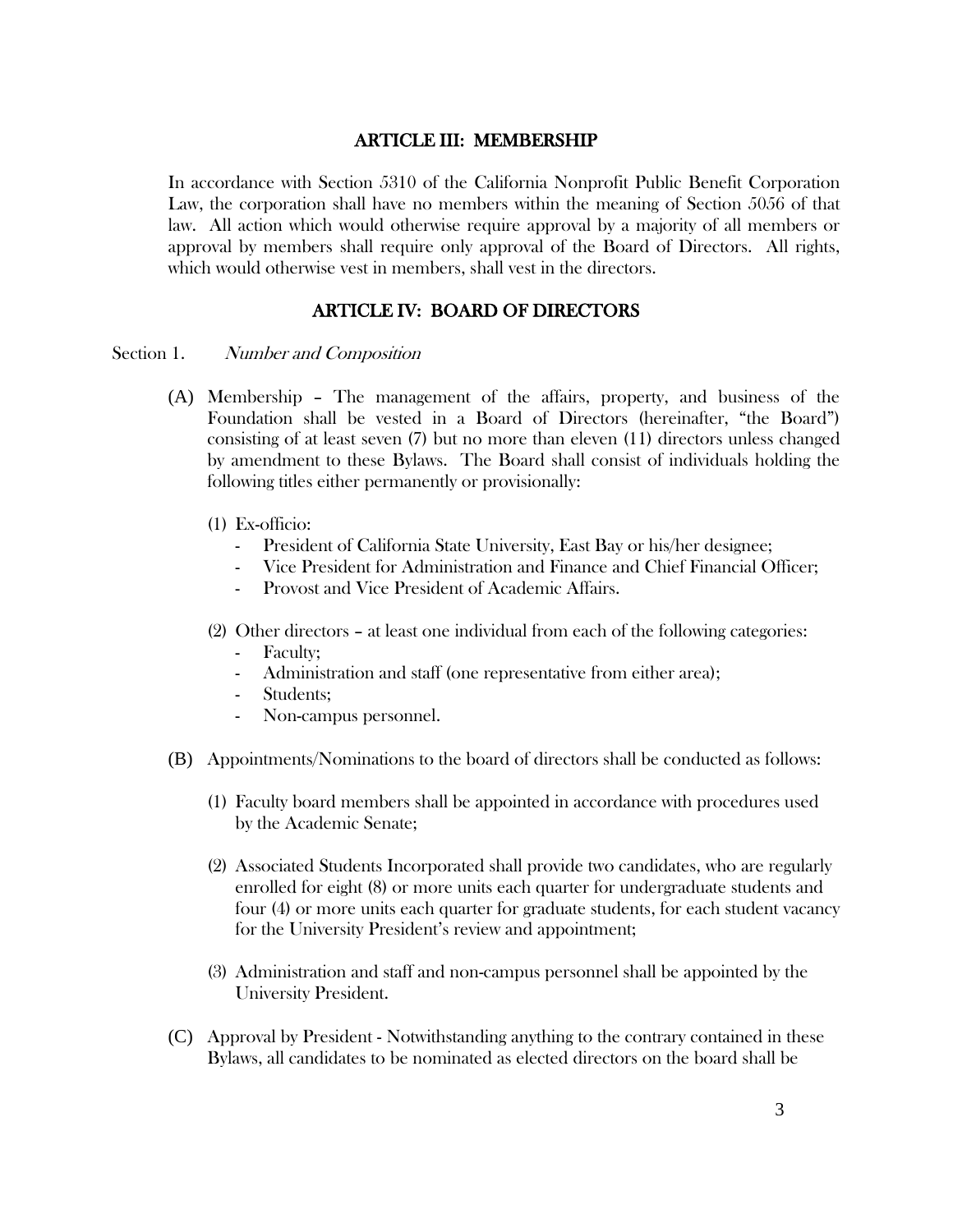approved by the University President. Similarly, all actions to remove any director shall be approved by the President.

# Section 2. Term of Office

- (A) The term for the Board of Directors, except for ex-officio directors and the director who is a member of the student body, shall be for two (2) years, and a director shall serve no more than two consecutive terms absent a majority vote of the directors to extend a director's term for exemplary service to the Foundation.
- (B) The term for ex-officio directors shall extend through their term in office at the University.
- (C) The term for the director who is a member of the student body shall be for one year.
- (D) The terms of directors shall run from July 1 of the year of the appointment and end on June 30 of the following second year. The director who is a member of the student body shall serve from July 1 through June 30 of the following year.

# Section 3. *Vacancies*

Vacancies on the Board of Directors occurring other than by expiration of a term shall be filled by appointment by the University President upon recommendation by the Academic Senate for faculty board positions and Associated Students Incorporated for student board positions.

# Section 4. Resignation or Removal

Any member of the Board of Directors may resign at any time by giving written notice to the Chair of the Board and, unless otherwise specified therein, the acceptance of such notice shall not be necessary to make it effective. The resignation shall be effective when notice is given unless the notice specifies a later time for the resignation to become effective.

Subject to approval by the President pursuant to section  $1(C)$  of Article IV, the Board of Directors may without cause, by vote of a majority of the directors then in office, remove from office any member of the Board except the University President or his/her designee, the Provost and Vice President for Academic Affairs, and the Chief Financial Officer and Vice President for Administration and Finance of the University.

# Section 5. *Inspection by Directors*

Each director shall have the right at any reasonable time to inspect all books, records, and documents of every kind and the physical properties of the Foundation for a purpose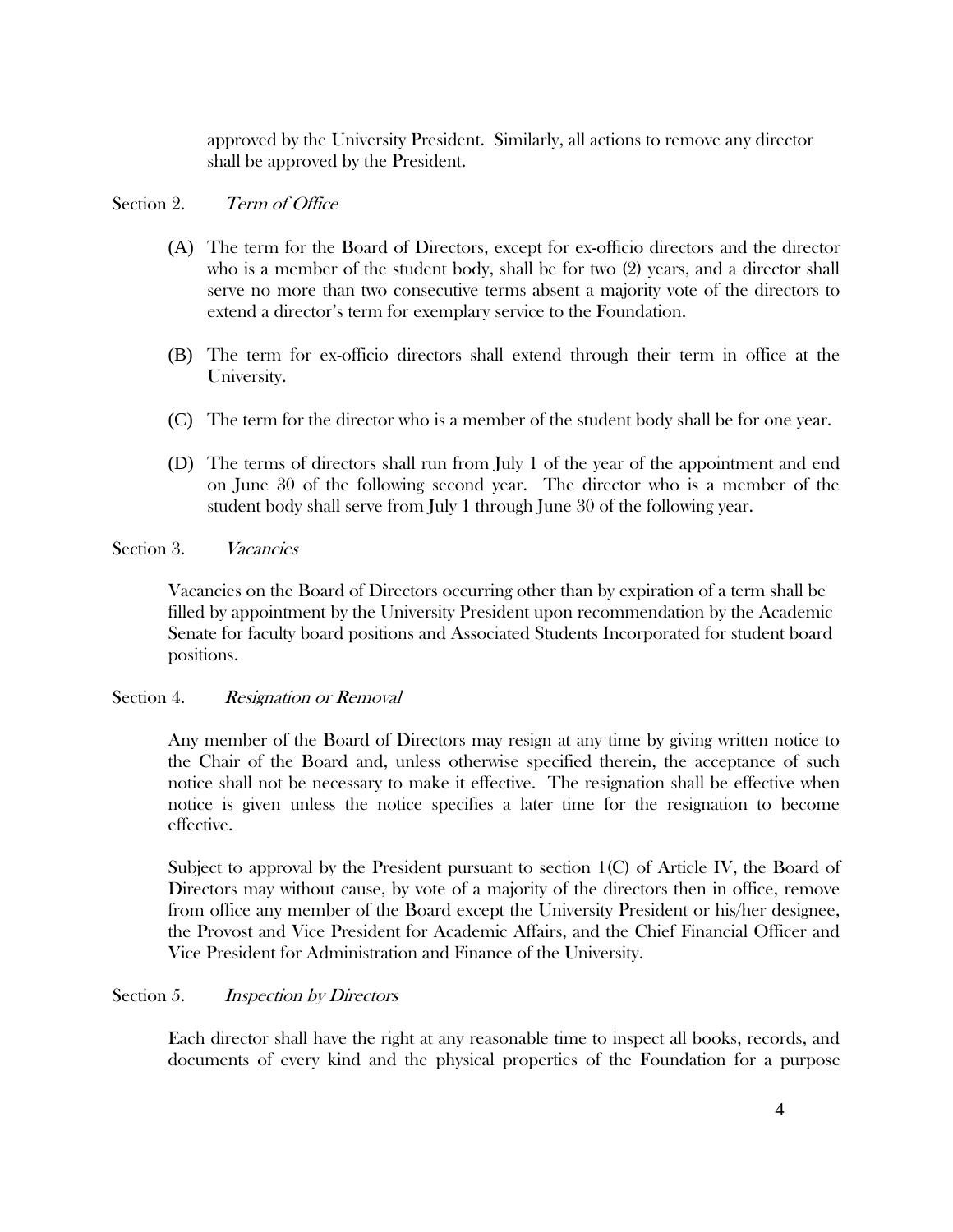reasonably stated and related to such person's interest as a director, provided that a director shall not have the right to inspect those books, records or documents made privileged or confidential by law. This inspection must be made by the director in person, provided that the director may be accompanied by an agent or attorney, and the right of inspection includes the right to copy and make extracts of documents, subject to payment of a reasonable charge. The use by a director of any information, not a matter of public record, received by such director by reason of being a director, for personal pecuniary gain, shall be unlawful as stated in section 89909 of the California Education Code.

## Section 6. Standard of Conduct

- (A) A director shall perform his/her duties as director, including duties as a member of any committee of the Board of Directors, in good faith, in a manner such director believes to be in the best interests of the Foundation, and with such care, including reasonable inquiry, as an ordinarily prudent person in a like position would use under similar circumstances.
- (B) No member of the Board of Directors shall be financially interested in any contract or other transaction entered into by the Board of Directors that is not in accordance with the conflict of interest provisions set forth in Education Code Sections 89906- 89909.
- (C) A director shall abstain from voting in any matter in which the director has a personal or financial interest as provided herein or in the California Education Code and shall excuse himself/herself from board discussions involving such matters.

## Section 7. Compensation of Directors

No director shall receive any salary or other similar compensation for any services as a director; however, the Board of Directors may authorize the reimbursement of actual and necessary expenses incurred by individual directors performing duties as directors.

# ARTICLE V: OFFICERS

Section 1. Officers

The officers of the Foundation shall be a Chair, Vice Chair, Secretary-Treasurer and such other officers as the Board shall time to time deem necessary to elect. All other officers are elected by the Board of Directors from its membership. Officers shall:

- (a) be elected at the annual meeting of the Board of Directors;
- (b) assume the duties of their respective offices on the first day of the fiscal year following their election, or on such other date thereafter as may be designated by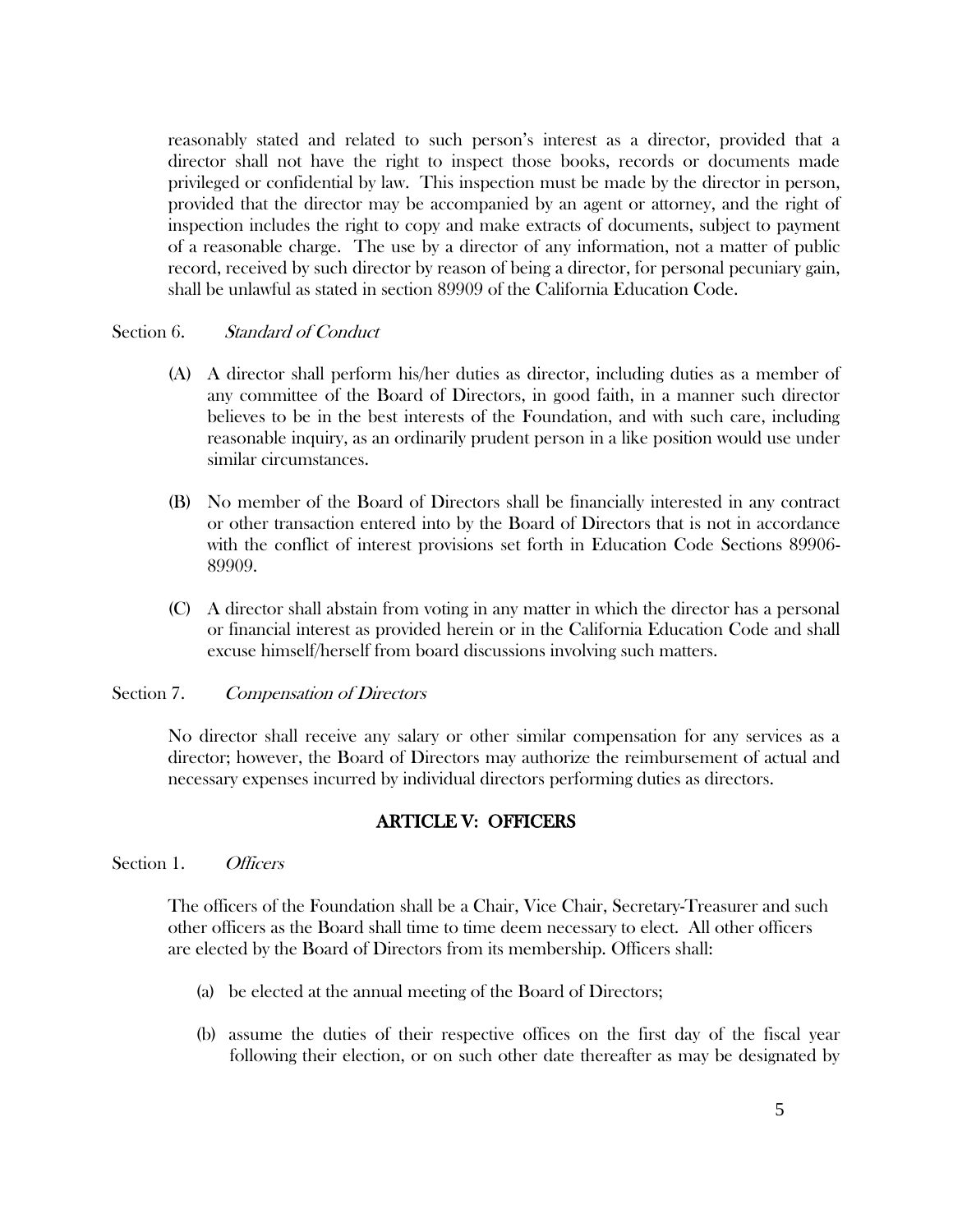resolution of the Board of Directors adopted at the time of the election; and

(c) hold office for a term of one (1) year or until their respective successors are elected and qualified.

# Section 2. Chair

The Chair of the Board shall be the University President or his/her designee. The Chair shall preside at all meetings of the Board, and shall call and preside at Executive Committee meetings. The Chair shall have the general powers and duties usually vested in the Chair of the Board of a nonprofit public benefit corporation and shall have such other powers and duties as may be prescribed by the Board or any amendment of these Bylaws. In such case of a vacancy in the office of Chair, the Vice Chair shall succeed to such office for the unexpired term.

# Section 3. *Vice Chair*

The Vice Chair shall be elected by the Board of Directors. The Vice Chair of the Board shall, in the absence or disability of the Chair, perform all the duties of the Chair and when so acting, shall have all of the powers and be subject to all the restrictions upon the Chair. The Vice Chair shall have such other powers and perform such other duties as may be assigned by the Board or be prescribed in the Bylaws.

## Section 4. Secretary-Treasurer

The Secretary-Treasurer of the Board shall be the Vice President of Administration and Finance and Chief Financial Officer for the University. The Secretary-Treasurer shall:

- (a) Record, or cause to be recorded, all votes and the minutes of all proceedings of the Board of Directors and Executive Committee and certify such minutes or Board actions as true copies when required;
- (b) Assure that all books, papers, documents, and records of the Foundation are housed permanently at the principal office of the Foundation;
- (c) Give, or cause to be given, notice of all meetings of the Board;
- (d) Administer and report the financial activities of the Foundation in accordance with prudent business practices and generally accepted accounting principles;
- (e) Keep and maintain, or cause to be kept and maintained, adequate and correct accounts of properties and business transactions of the Foundation, including account of its assets, liabilities, receipts, disbursements, gains, and losses;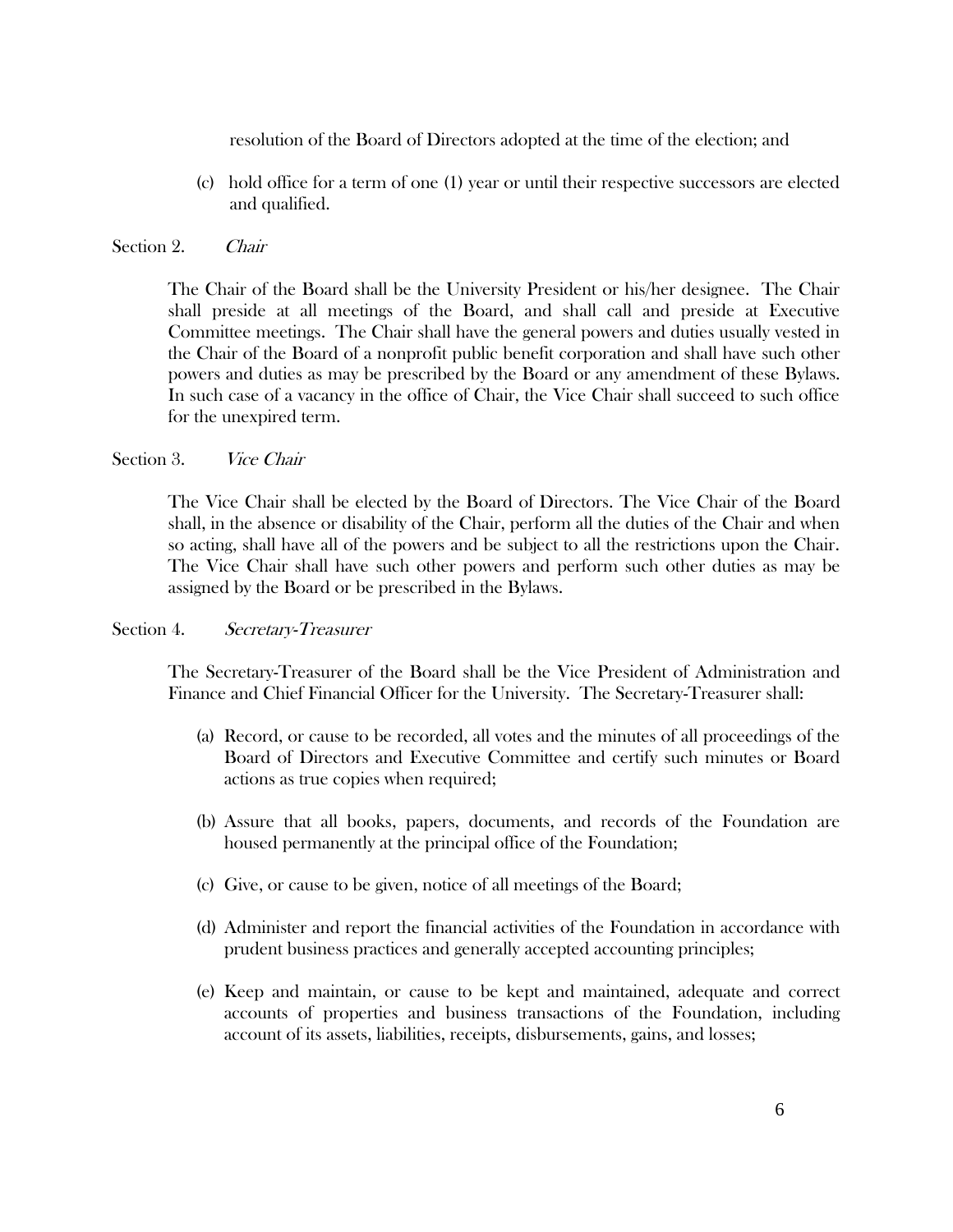- (f) Ensure proper investment of the Foundation's assets in accordance with policies established by the Board of Directors;
- (g) Ensure proper preparation and submission of such reports and accounts as may be required by the University President or the California State University Chancellor's Office;
- (h) Maintain the books of account and have them available for inspection by any Director at all reasonable times;
- (i) Deposit monies and other valuables in the name, and to the credit, of the Foundation with such depositories as may be designated by the Board;
- (j) Ensure financial commitments and expenditures by the Foundation are in accordance with pertinent University policies and guidelines or explicit, written Foundation policies, and with detailed budgets approved by the Board;
- (k) Perform such other duties as may be prescribed by the Chair, the Vice Chair, and the Board of Directors of the Foundation.

Section 5. *Vacancies* 

If the office becomes vacant for any reason, the Board of Directors shall fill such vacancy by majority vote, subject to approval of the University President.

#### Section 6. Resignation or Removal

Any officer elected or appointed by the Board of Directors may resign at any time upon written notice to the Board of Directors without prejudice to other rights, if any, of the officer under any contract with the Foundation to which the officer is a party. Subject to the approval of the University President, any officer elected or appointed by the Board of Directors may, by vote of the majority, be removed by the Board whenever in its judgment the interest of the Foundation would be thereby best served. Any such removal shall be without prejudice to any other rights, which said officer might have.

# ARTICLE VI: MEETINGS

### Section 1. Annual Meeting

The last regular meeting of each fiscal year is designated as the annual meeting. Such meeting shall be for the purpose of the election or reelection of directors whose terms of office have expired, electing or reelecting officers of the corporation and for the transaction of such other business as may come before the meeting. All such directors and officers shall assume their offices at the beginning of the next fiscal year.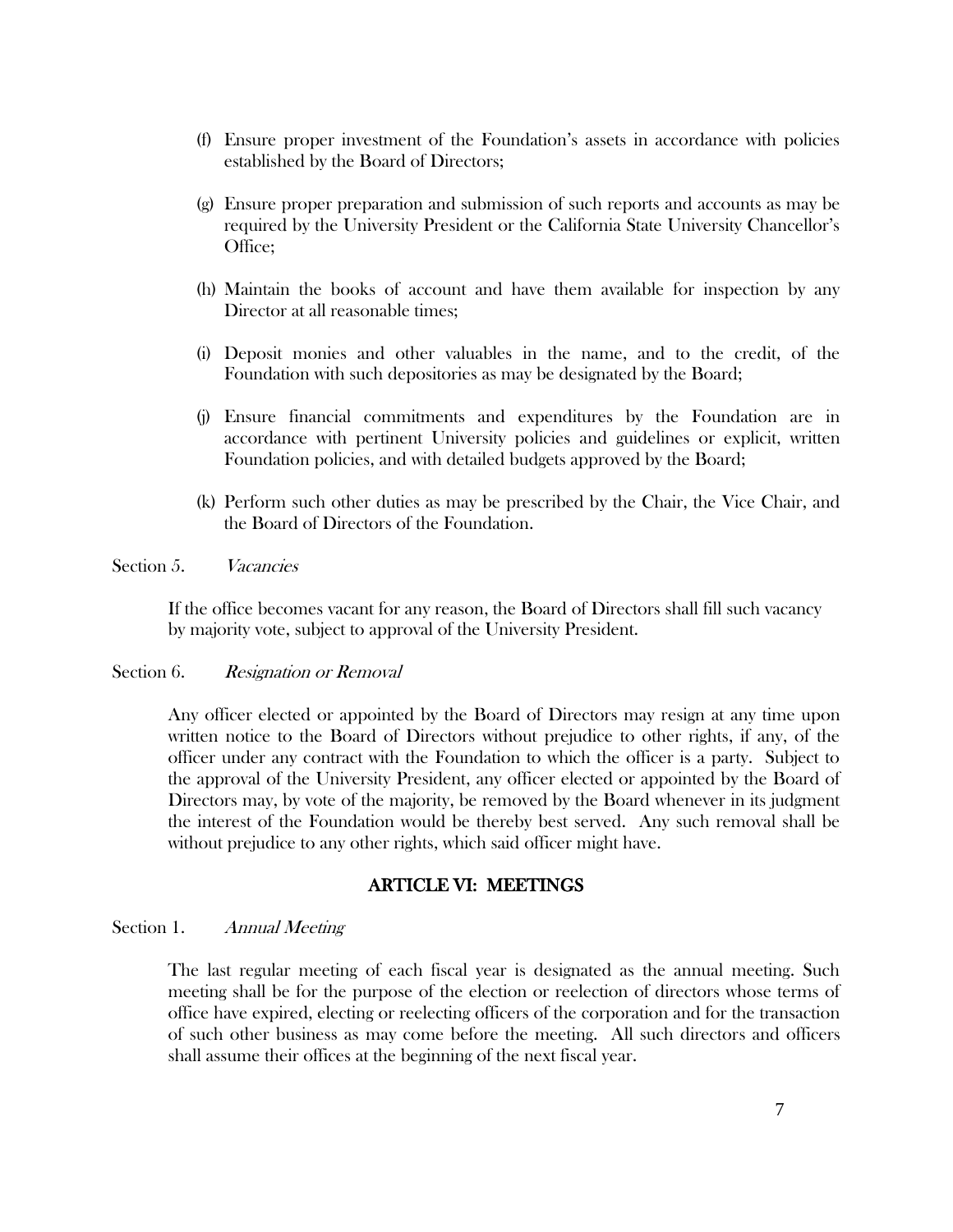# Section 2. Regular Meetings

- (A) All meetings of the Board of Directors shall be held at the principal office of the corporation or at such other place as may be designated by the Board. Regular meetings shall be held at least three times a year upon notice in accordance with Section 5 of Article VI.
- (B) An agenda listing the matters to be considered at each meeting shall be included in the notice for the meeting.
- (C) The Board or committee shall not take action at any regular meeting on any issue until that issue has been posted publicly on a bulletin board in the Foundation's business offices or other appropriate location at least one week prior to the action, as required by California Education Code Section 89924.

# Section 3. Special Meetings

Notwithstanding anything in this Section to the contrary, the Chair may call a special meeting of the Board or Committee by delivering, personally or by mail, written notice to each member of the Board or Committee, and to any medium or other party to be directly affected by a meeting, or any other person who has requested notice in writing. The call and notice of a special meeting shall be delivered at least 24 hours prior to any meeting and shall specify the time and place of the special meeting and the business to be transacted. No other business shall be considered at these meetings by the governing board or committees.

## Section 4. Open Meetings

All meetings of the Board shall be open and public, and all persons shall be permitted to attend any meeting of the Board, provided, however, that the Board may hold closed sessions during any meeting to consider those matters that may lawfully be considered in such session under Section 89923 of the California Education Code. Such matters may relate to litigation, collective bargaining, or the appointment, employment, evaluation of performance, or dismissal of any employee, or to hear complaints of charges brought against an employee by another person or employee, unless the employee requests a public hearing. For the purposes of this section, "employee" does not include any person elected or appointed to an office. The Board, upon a favorable majority vote of its members, may also hold a closed session to discuss investments where a public discussion could have a negative impact on the auxiliary organization's financial situation. In this case, final decision shall only be made during public sessions.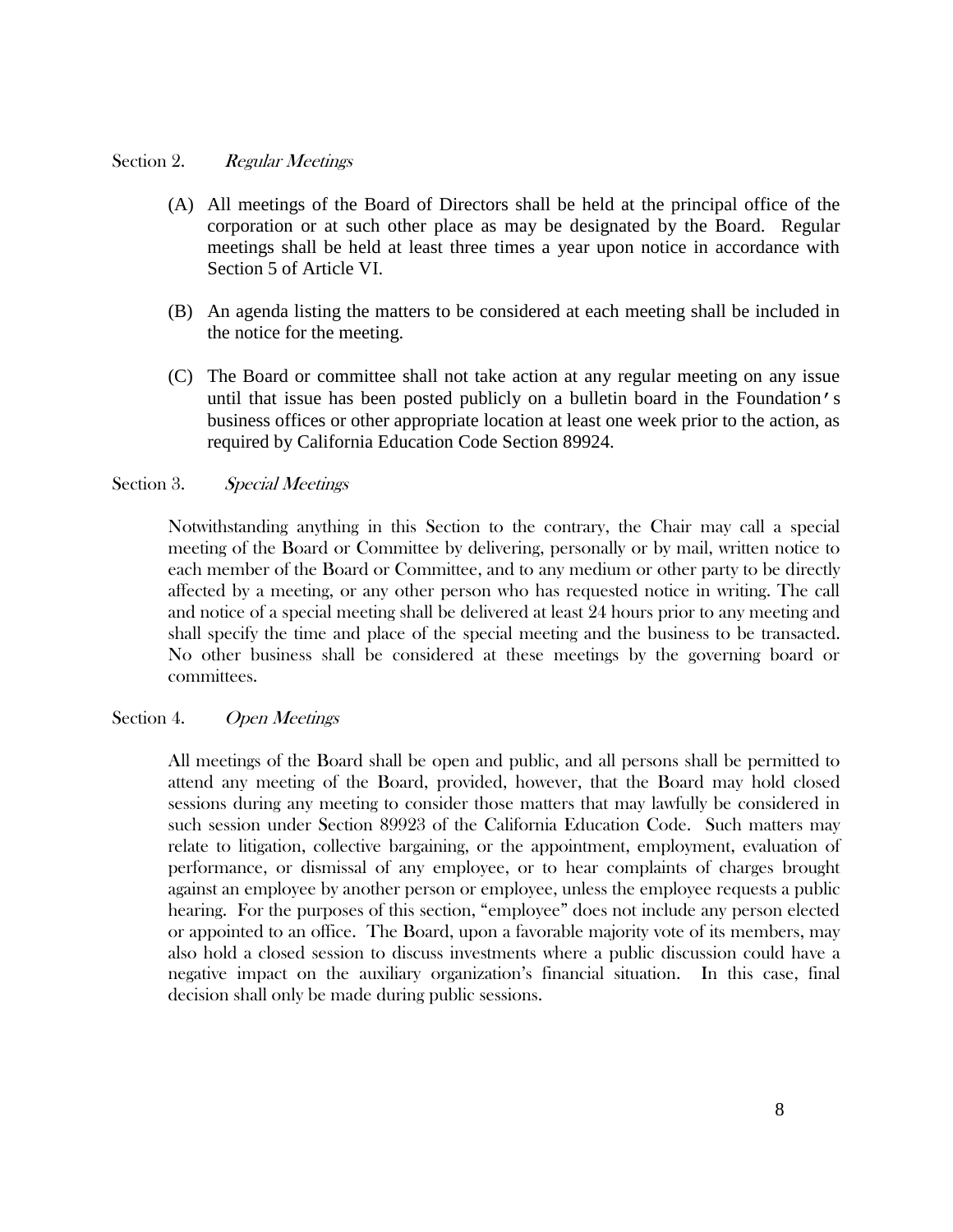# Section 5. Notice

- (A) Notice of the date, time and place of any meeting of the Board of Directors other than special meetings shall be given at least seven (7) days previous thereto delivered personally or sent by mail or facsimile or electronically to each director at his or her address, facsimile number, or email address as shown in the records of the corporation. If mailed, such notice shall be deemed to be delivered the next day during which regular mail deliveries are made after the day such notice is deposited in the United States Postal Service in a sealed envelope so addressed, with postage thereon prepaid. If notice were given by facsimile or email, such notice shall be deemed delivered when the facsimile or email is transmitted.
- (B) The business to be transacted at any regular meeting of the Board shall be specified in the notice of such meeting. The attendance of a director at any meeting shall constitute a waiver of notice of such meeting, except where a director attends a meeting for the express purpose of objecting to the transaction of any business because the meeting is not lawfully called or convened. Each member of the Board of Directors shall, in writing, file with the Secretary-Treasurer of the Foundation an address to which all notices shall be directed, and the same shall be valid for all notices required by these bylaws until such time as said member shall, in writing, give notice of a new address which shall then become the address to which all notices shall be directed.
- (C) Notice of a meeting of the Board also shall be given to any persons entitled thereto pursuant to Section 89921 of the California Education Code.
- (D) Whenever any notice is required to be given, a waiver in writing signed by the persons entitled to such notice, whether dated before or after the time stated herein, to the extent permitted by law, shall be deemed equivalent to the giving of such notice.

## Section 6. Quorum

A simple majority of the number of directors shall constitute a quorum for the transaction of business, except to adjourn as provided in Section 7 of Article VI. Every act or decision made by a vote of a majority of the directors present at a meeting at which a quorum is present shall be the act of the Board of Directors. A meeting at which a quorum is initially present may continue to transact business notwithstanding the withdrawal of a director or directors, if any action taken is approved by at least a majority of the required quorum for that meeting.

Each member of the Board of Directors shall have one (1) vote except as specified in these Bylaws. There shall be no proxy voting permitted for the transaction of any of the business of the Foundation.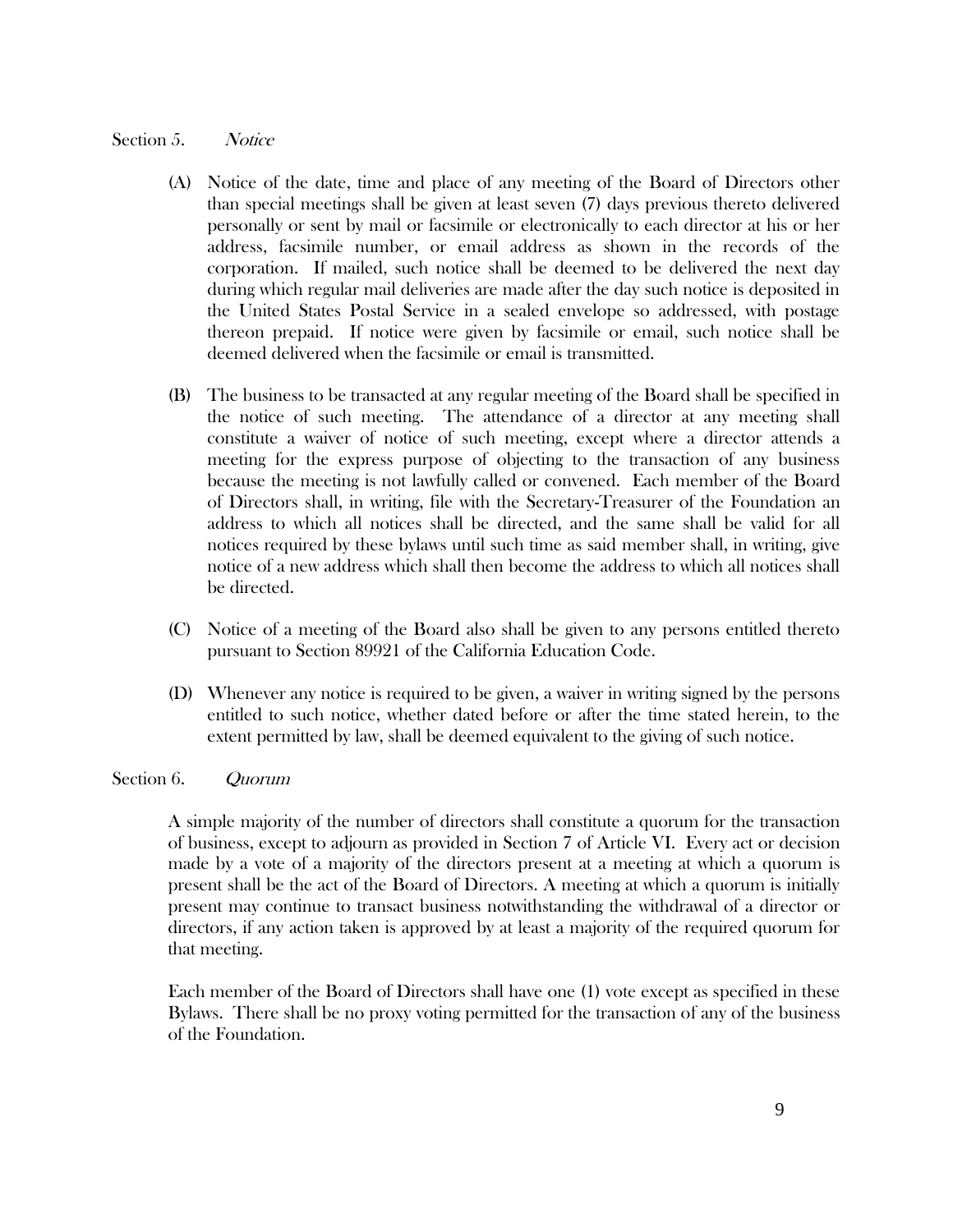# Section 7. Adjourned Meetings

A quorum of directors or, in the absence of a quorum, a majority of the directors present at any Board of Directors' meeting may adjourn the meeting to meet again at a stated date, time and place. Notice of the date, time, place and business to be transacted at such meeting shall be given to any directors who were not present at the time of adjournment.

#### Section 8. Meetings by Electronic Transmission or Electronic Video Screen Communication

Any meeting may be held, in whole or in part, by electronic transmission by and to the Board of Directors or by electronic video screen communication (e.g., web camera or video phone) as long as all directors have an opportunity to participate in the meeting and to vote on matters submitted, including an opportunity to read or hear the proceedings of the meeting substantially concurrently with those proceedings. All such directors shall be deemed to be present in person at such a meeting. If any director votes or takes other action at the meeting by means of electronic transmission or electronic video screen communication, then a record of that vote or action shall be maintained.

#### Section 9. Meeting Rules

The meeting of this corporation shall be conducted according to the parliamentary rules of procedure specified in Robert's Rules of Order, latest edition. The Vice Chair shall act as Parliamentarian unless he/she is assuming the Board Chairmanship in the absence of the Chair, in which case he/she shall designate a Board Member as "Temporary Parliamentarian."

# ARTICLE VII: COMMITTEES

## Section 1. Authority

In consultation with the University President, the Board Chair with the approval of the Board of Directors, shall appoint the chairs and members of the committees specified in this Article VII and may appoint the chairs and members of one or more additional ad hoc committees, each consisting of three (3) or more voting directors, and delegate to such committees any of the authority of the Board except as follows: filling vacancies in the Board of Directors; fixing compensation of any director for serving as an officer or on any committee, or otherwise providing services to the Foundation; amendment or repeal of any bylaw or the adoption of any new bylaw; amendment or repeal of any resolution of the Board of Directors which by its express terms is not so amendable or repealable; or approval of a potential conflict-of-interest transaction, such as described under Article IV, Section 6(B) of these Bylaws.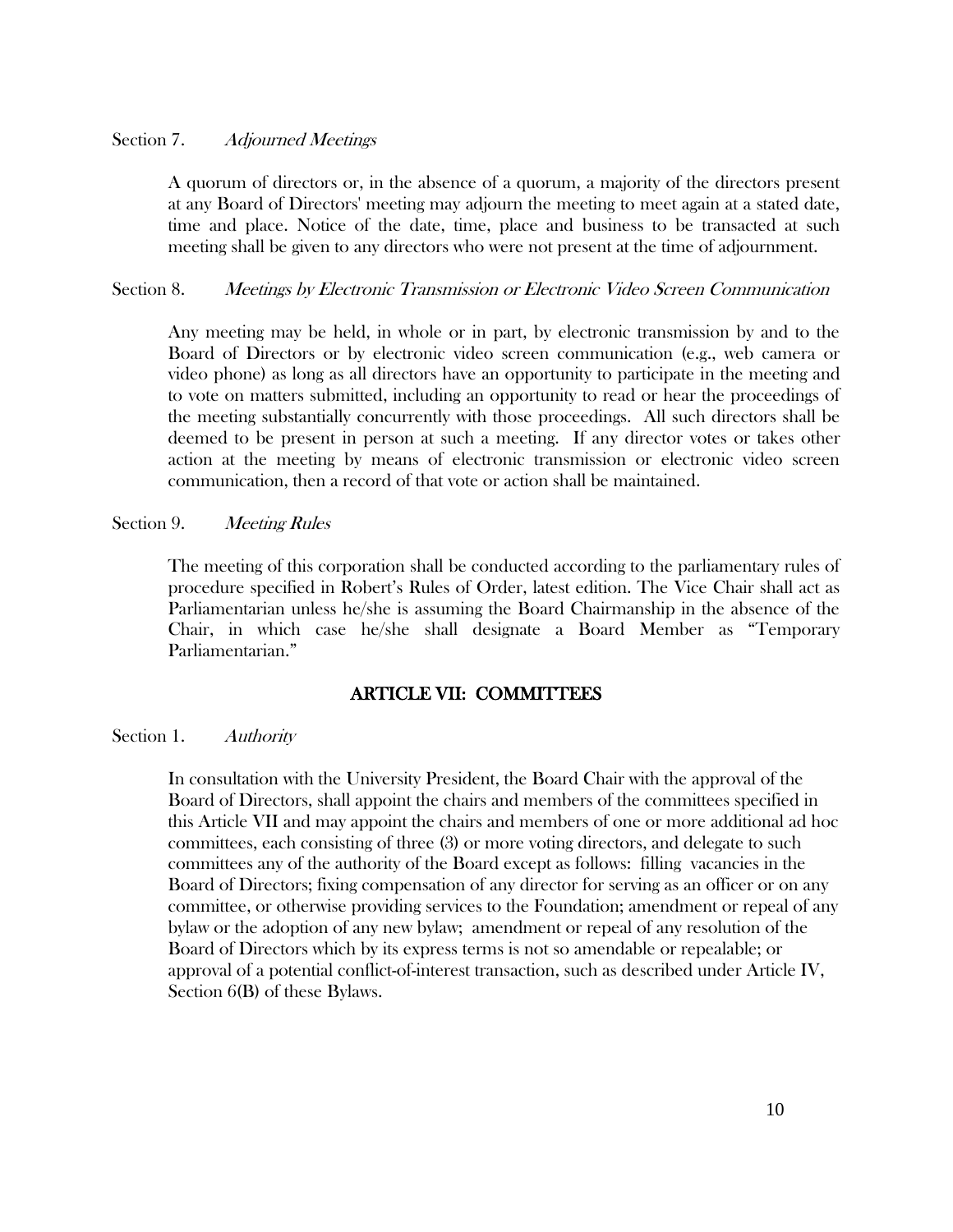## Section 2. Executive Committee

- (A) The Executive Committee shall have the authority to act in all matters in which the full Board has authority to act, except as provided in Section 1 of this Article VII.
- (B) The Executive Committee shall be composed of the Chair, Vice Chair, Secretary-Treasurer, and the Audit Committee Chair.
- (C) Any action taken by the Executive Committee, in order to be valid, shall be taken at a meeting duly called pursuant to Article V hereof.

#### Section 3. Audit Committee

- (A) The Audit Committee will consist of one Board member (who cannot serve as Chair), one member from the University's Accounting and Fiscal Services office (shall serve as Chair), one member from the Associated Students Inc. Board, and one member of the community. The Board Chair shall appoint the members of the committee.
- (B) The Audit Committee shall recommend to the Board the retention and termination of the Foundation's independent auditor; negotiate the independent auditor's compensation and the proposed terms of its engagement; serve as a channel of communication between the independent auditor and the Board; review and determine whether to accept the audit; receive and review the independent auditor's annual management letter; confer with the independent auditor to satisfy the committee members that the financial affairs of the Foundation are in order; approve in writing performance of any non-audit services to be provided by the auditing firm; review the Foundation's annual financial statements; consider, in consultation with the independent auditor and the internal auditor, the adequacy of the Foundation's internal financial controls; consider major changes regarding the appropriate auditing and accounting principles and practices to be followed when preparing the Foundation's financial statements; review the procedures employed by the Foundation in preparing published financial statements and related management summaries; report at least annually to the Executive Committee and/or the Board of Directors regarding the Foundation's major financial risk exposures.
- (C) The Audit Committee shall meet at least twice annually, and the Chair of the Audit Committee shall report to the Board on the completion of the audit of the Foundation.

## Section 4. Meetings and Actions of Committee

Meetings and action of committees shall be governed by, and held and taken in accordance with, the provisions of Article VI of these Bylaws concerning meeting of Directors, with such changes in context of those Bylaws as are necessary to substitute the committee and its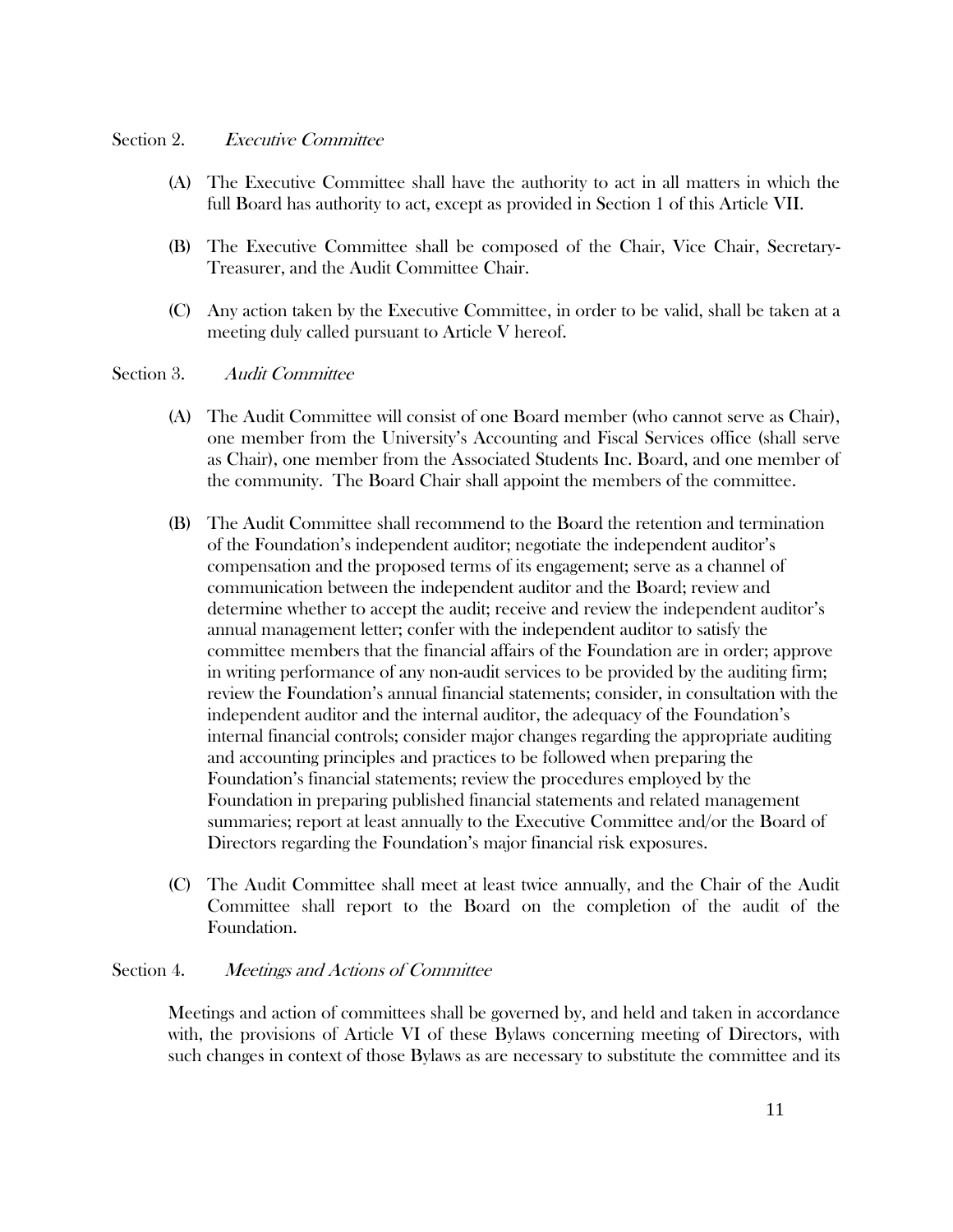members for the Board of Directors and its members except that the time for regular meetings of committees may be determined either by resolution of the Board of Directors or by resolution of the committee. All actions taken by a committee shall be presented to the Board of Directors at the next meeting of the Board of Directors.

# ARTICLE VIII: GENERAL PROVISIONS

# Section 1. Fiscal Management

The Foundation shall adhere to those financial standards and practices that will assure its fiscal viability. The Board of Directors shall provide for professional management of the Foundation and shall set aside out of funds of the Foundation such sums as the Board of Directors deem proper as adequate reserves for (a) working capital, (b) current operations, (c) contingencies, (d) new business requirements, and (e) such other purposes as the Board shall deem conducive to the best interests of the Foundation; and the Board of Directors may modify or abolish any such reserves.

Not less than seven (7) days prior to the annual meeting of the Foundation the Secretary-Treasurer shall prepare and distribute to all directors a proposed budget for the Foundation for the coming fiscal year. The Board of Directors shall adopt the budget, with such revisions as the directors determine to be necessary, prior to the commencement of the next fiscal year.

## Section 2. Annual Statement

The Chair shall present annually to the Board of Directors a full and clear statement of the business and condition of the Foundation, prepared in accordance with generally accepted principles of accounting and certified by independent public accountants reporting to the Board of Directors of the Foundation.

## Section 3. Contract Instruments

All contracts and similar instruments entered into by the Foundation, or with respect to any proposals therefore, shall be signed in the name of the Foundation, and may be signed by any officers, or such officers or such other person or persons as the Board of Directors may designate.

## Section 4. Checks and Obligations

All checks or demands for money or notes or other instruments evidencing indebtedness or obligations of the Foundation shall be signed by such officer or officers or such other person or persons as the Board of Directors may designate.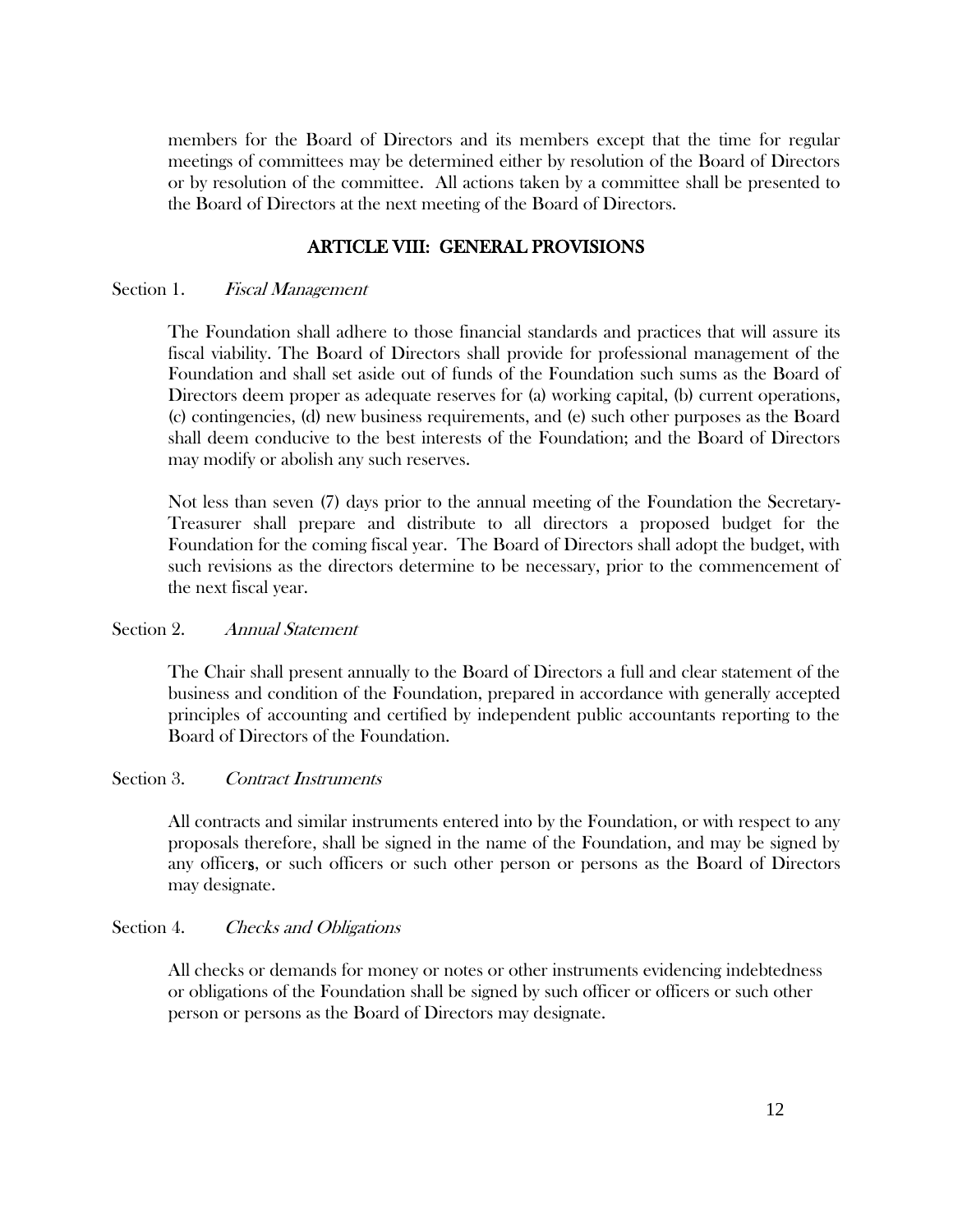# Section 5. Fidelity Bonds

The Board of Directors may, by resolution, require any and all of the officers to give bonds to the Foundation, with sufficient surety or sureties, conditioned for the faithful performance of the duties of their respective offices, and to comply with such other conditions as may be required by the Board of Directors.

Section 6. Loans

The Board of Directors shall not make any loan of money or property to or guarantee the obligation of any director or officer, unless approved by the Attorney General of the State of California. This provision does not apply to a loan of money to or for the benefit of an officer in circumstances where the loan is necessary, in the judgment of the Board of Directors, to provide financing for the purchase of the principal residence of the officer in order to secure the services or continued services of the officer and the loan is secured by the real property purchased with the loan. Any such loan shall be approved pursuant to the then-current requirements of the California Corporations Code for transactions with interested persons and shall be reported annually pursuant to California and federal law.

Section 7. *Investments* 

The Board of Directors shall not make any investments with any director or officer during his/her years of service and within five years from the time his/her service ends.

Section 8. Borrowing

No loan shall be contracted on behalf of the Foundation and no evidence of indebtedness shall be issued in its name unless authorized by a resolution of the Board of Directors and in accordance with the policy of the Board of Trustees of the California State University.

Section 9. Grants

The Board of Directors may, at its discretion, accept on behalf of the Foundation any grant for the general purposes or for any specific purpose of the Foundation. Acceptance authority may be delegated in writing to designated officers.

Section 10. *Investment Gains* 

This corporation does not contemplate the distribution of gains, profits or dividends to the members thereof.

Section 11. Fiscal Year

The fiscal year of the Foundation shall begin on the first day of July of each year and shall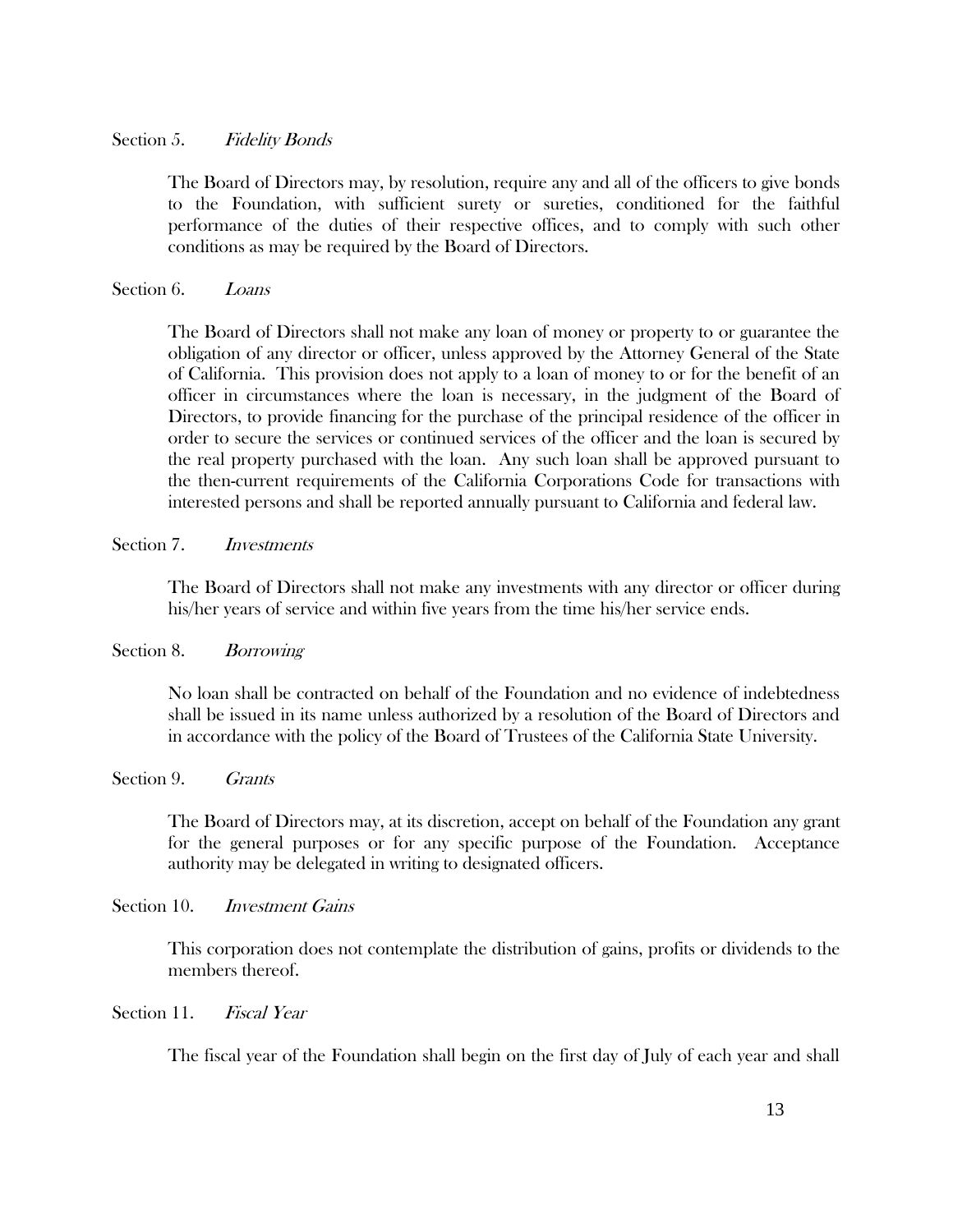end on the last day of June of the next succeeding year.

# Section 12. Indemnification of Directors, Officers, Employees and Other Agents

- (A) Right of Indemnity: To the fullest extent permitted by law, the Foundation shall indemnify its directors, officers, employees, and other persons described in Section 5238(a) of the California Corporations Code, including persons formerly occupying any such position, against all expenses, judgments, fines settlements and other amounts actually and reasonably incurred by them in connection with any proceeding, as that term is used in that section, and including an action by or in the right of the Foundation, by reason of the fact that the person is or was a person described in that section. Expenses, as used in this bylaw, shall have the same meaning as in Section 5238(a) of the California Corporations Code.
- (B) Approval of Indemnity: On written request to the Board of Directors by any person seeking indemnification under Section 5238(b) or Section 5238(c) of the California Corporations Code, the directors shall promptly determine under Section 5238(e) of the California Corporations Code whether the applicable standard of conduct set forth in Section 5238(b) or Section 5238(c) has been met and, if so, the directors shall authorize indemnification.
- (C) Advancement of Expenses: To the fullest extent permitted by law and except as otherwise determined by the Board of Directors in a specific instance, expenses incurred by a person seeking indemnification under these Bylaws in defending any proceeding covered by those sections shall be advanced by the Foundation before final disposition of the proceeding, on receipt by the Foundation of an undertaking by or on behalf of that person that the advance will be repaid unless it is ultimately determined that the person is entitled to be indemnified by the Foundation for those expenses.
- (D) Insurance: The Foundation shall have the right to purchase and maintain insurance to the full extent permitted by law on behalf of its officers, directors, employees, and other agents, against any liability asserted against or incurred by any officer, director, employee, or agent in such capacity or arising out of the officer's, director's employee's or agent's status as such.

# ARTICLE IX: AUXILIARY ORGANIZATION

This Corporation is an auxiliary organization in support of California State University, East Bay as defined in Section 89901(d) of the California Education Code. In addition to the restrictions in the Articles of Incorporation of this Corporation, it shall not engage in any activity except those activities permitted by the Operating Agreement between this Corporation and the Trustees of the California State University.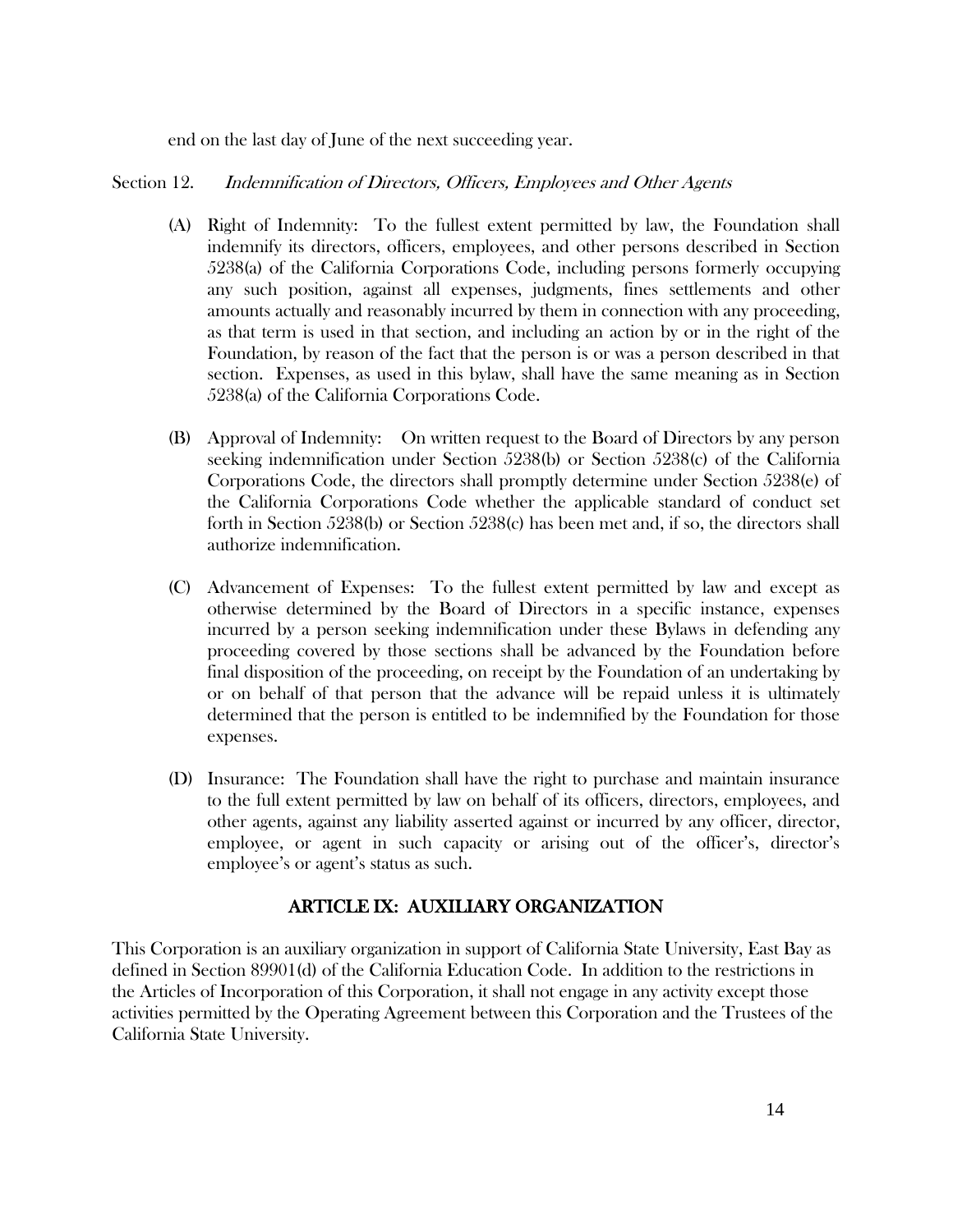# ARTICLE X: AMENDMENTS

These bylaws may be repealed or amended or new Bylaws adopted at a meeting of the Board of Directors by the affirmative vote of a simple majority of those present at a meeting at which the quorum shall be present, provided the notice of all proposed amendments, repeals or substitution of new bylaws shall have been given to each member in the manner prescribed for the holding of regular or special meetings, subject to the approval of the President of California State University, East Bay. The Board shall, directly or by Committee, regularly review these Bylaws for currency and effectiveness.